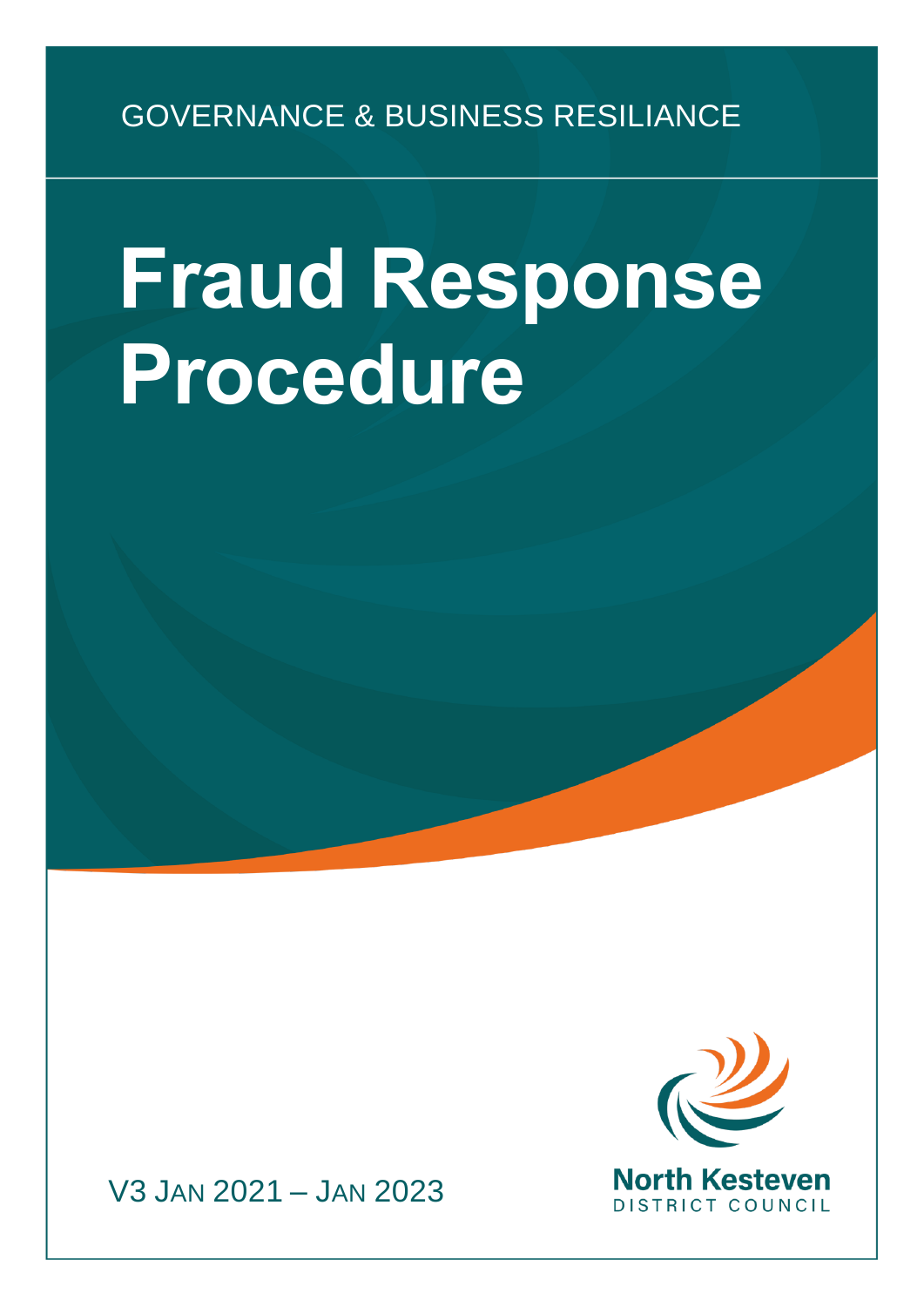| Date of publication:      | 03/04/19               |
|---------------------------|------------------------|
| Date of Approval:         | 2019                   |
| Approved by:              | <b>Audit Committee</b> |
| New or existing strategy: | Existing               |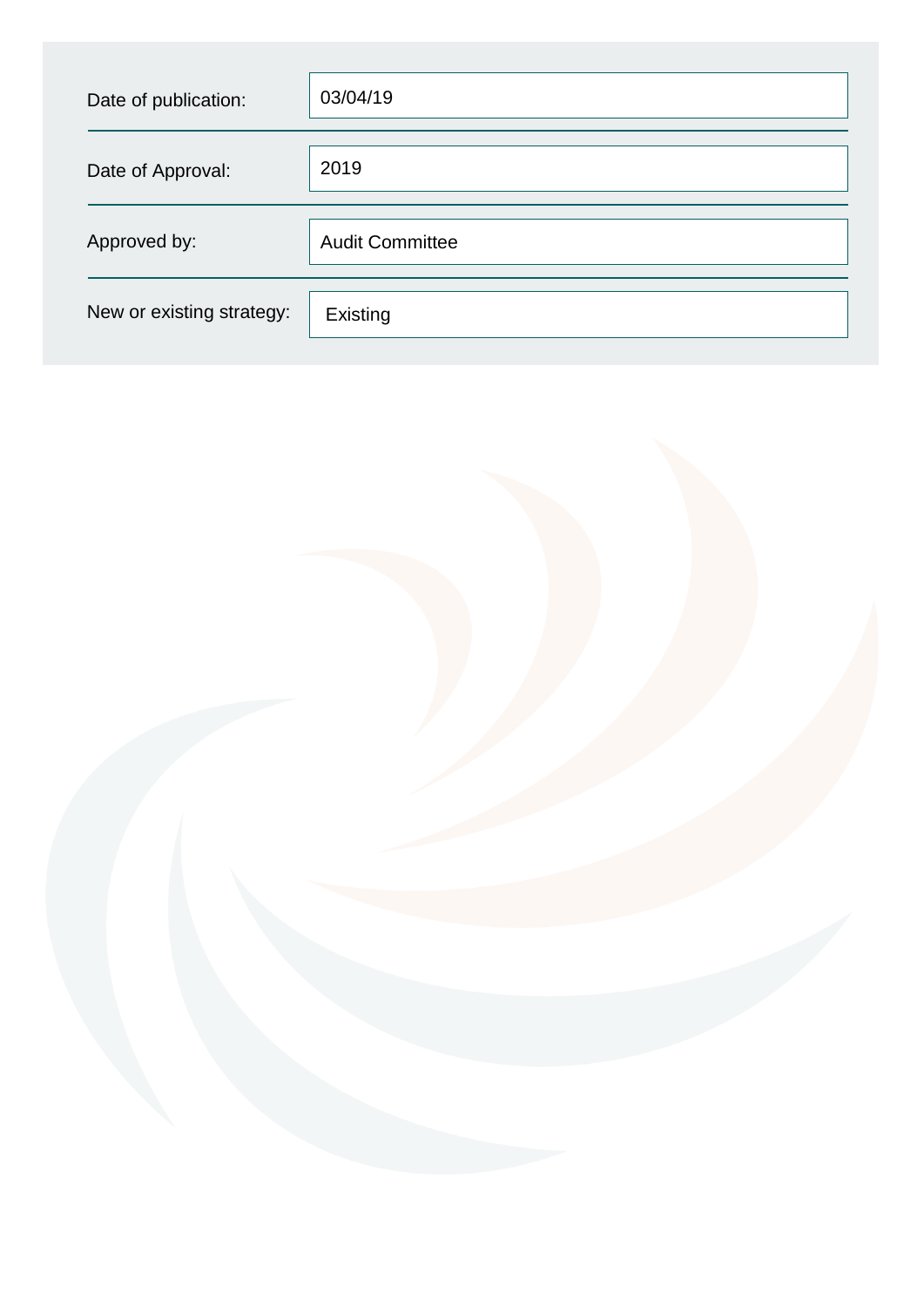#### **Introduction**

The Council has a zero tolerance to all forms of fraud, corruption, bribery and theft and will apply the toughest sanctions where these are proven.

The Fraud Response Procedures support the Council Counter Fraud, Corruption and Bribery Strategy and Whistleblowing Policy and aim to ensure effective and thorough investigation into allegations of fraud.

#### **Scope**

The Fraud Response Procedure applies to all reports and allegations of fraud, corruption, bribery and whistleblowing incidents.

The procedures apply to all allegations made in relation to any employee, elected member, contractor, partner or a user of Council services.

#### **Definitions**

- **Fraud** is a crime and involves deception which is deliberate and intended to provide a direct or indirect personal gain. For example: false expenses, exaggerated pay claims, altering accounting records, bogus invoices, forged cheques, fixing tender results, contract irregularities.
- **Corruption** is the deliberate misuse of your position for direct or indirect personal gain. For example: offering, giving, requesting or accepting a bribe or reward that influences your actions or someone else's.
- **Theft** is where someone takes cash or other property belonging to someone else with no intention of returning it.

#### **What to do if you suspect fraud**

- Do not delay, report your concerns immediately.
- Do not approach or accuse individuals record your suspicions and keep any evidence in a safe place until it is needed.
- Do not discuss the matter with anyone other than the person you are reporting it to and do not attempt to conduct an investigation yourself.

#### **How to report fraud**

Fraud can be reported to any senior member of the Council in person, email, and phone or in writing.

Fraud can be reported via the Council's Whistleblowing Service:

Telephone: **0800 0853716** 

E-mail: **[whistleblowing@lincolnshire.gov.uk](mailto:whistleblowing@lincolnshire.gov.uk)**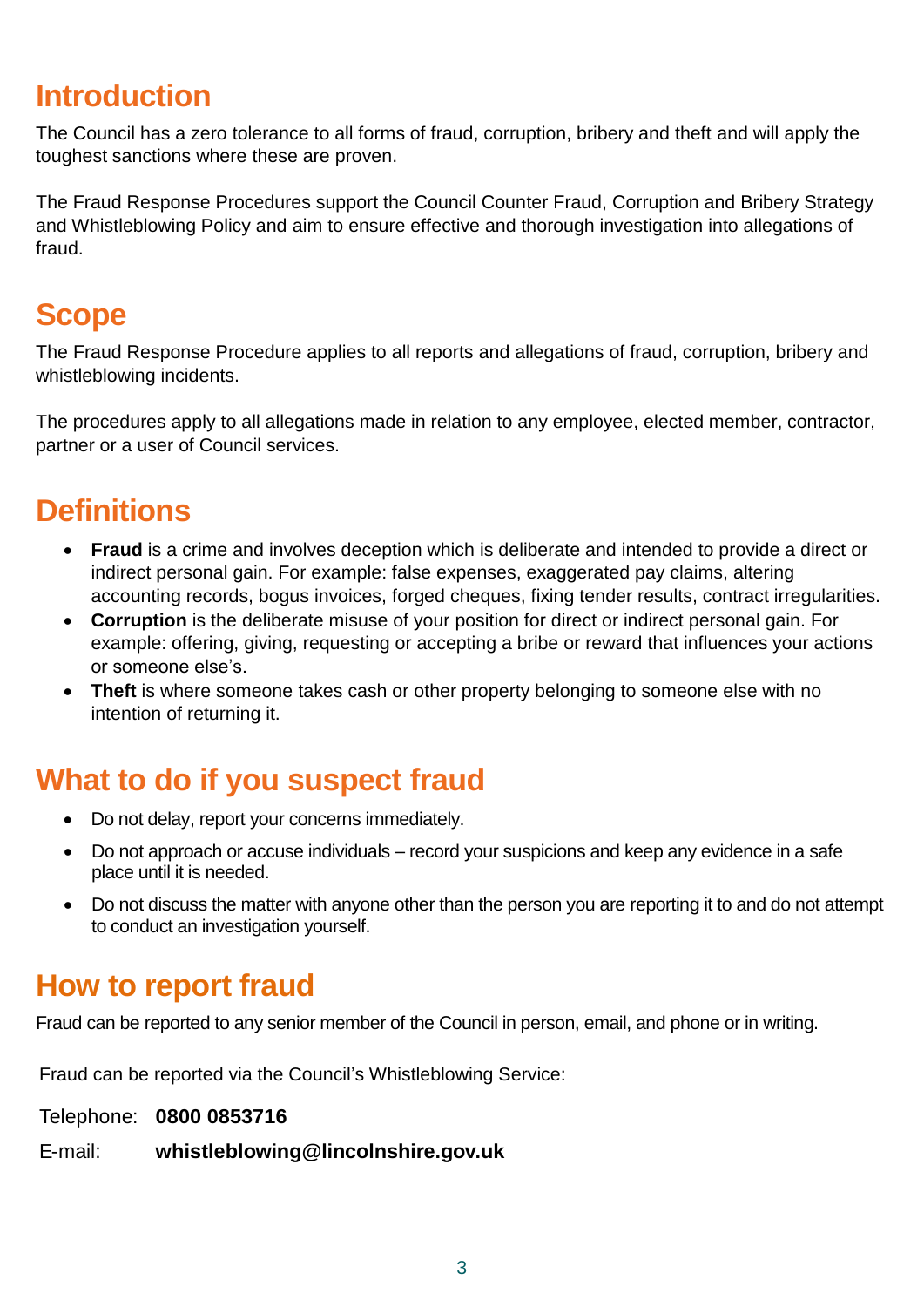#### By Post: **Lincolnshire Local Authorities, PO Box 640 Lincoln LN1 1WF**

In addition, the Public Interest Disclosure (Prescribed Persons) Order 2014 recognises certain appointed bodies for the purpose of disclosures. These include a local MP or any of those detailed in the Order.

#### **Investigation**

All suspected fraud, regardless of how it is reported, should be referred to the Director of Resources and the Section 151 Officer. If the fraud or concern is made in relation to the conduct of the Director of Resources the matter will be referred to the Chief Executive.

The Director of Resources (or Chief Executive) will determine the most appropriate action to be taken.

# **Safeguards and Confidentiality**

- **Harassment, bullying, or victimisation –** if you have raised your concerns in good faith we will take action to prevent you from reprisal.
- **Confidentiality –** if you feel it is necessary we will try to protect your identity this will not be possible if the investigation leads to criminal action.
- **Anonymous referrals –** we do not encourage these as it affects the ability to investigate, but we will always look into any case of suspected fraud.
- **Malicious referrals –** if we find that your referral is malicious or has been made for personal gain, we will take action against you under the Council's Counselling and Disciplinary Policy, or relevant agreement if you work for one of our partners.

## **Purpose of Investigation**

The purpose of any investigation will be to:

- Establish and document the relevant facts.
- Make a finding of fact based on the available evidence.
- Provide recommendations to the Council.

# **Principles of Procedural Fairness**

The principles of procedural fairness are designed to ensure that decision making is fair and reasonable and avoids bias. Before any determination is made, a person who is the subject of a report will be:

- Told the substance of the allegation.
- Told the substance of any adverse comment arising out of an investigation that may be included in a report.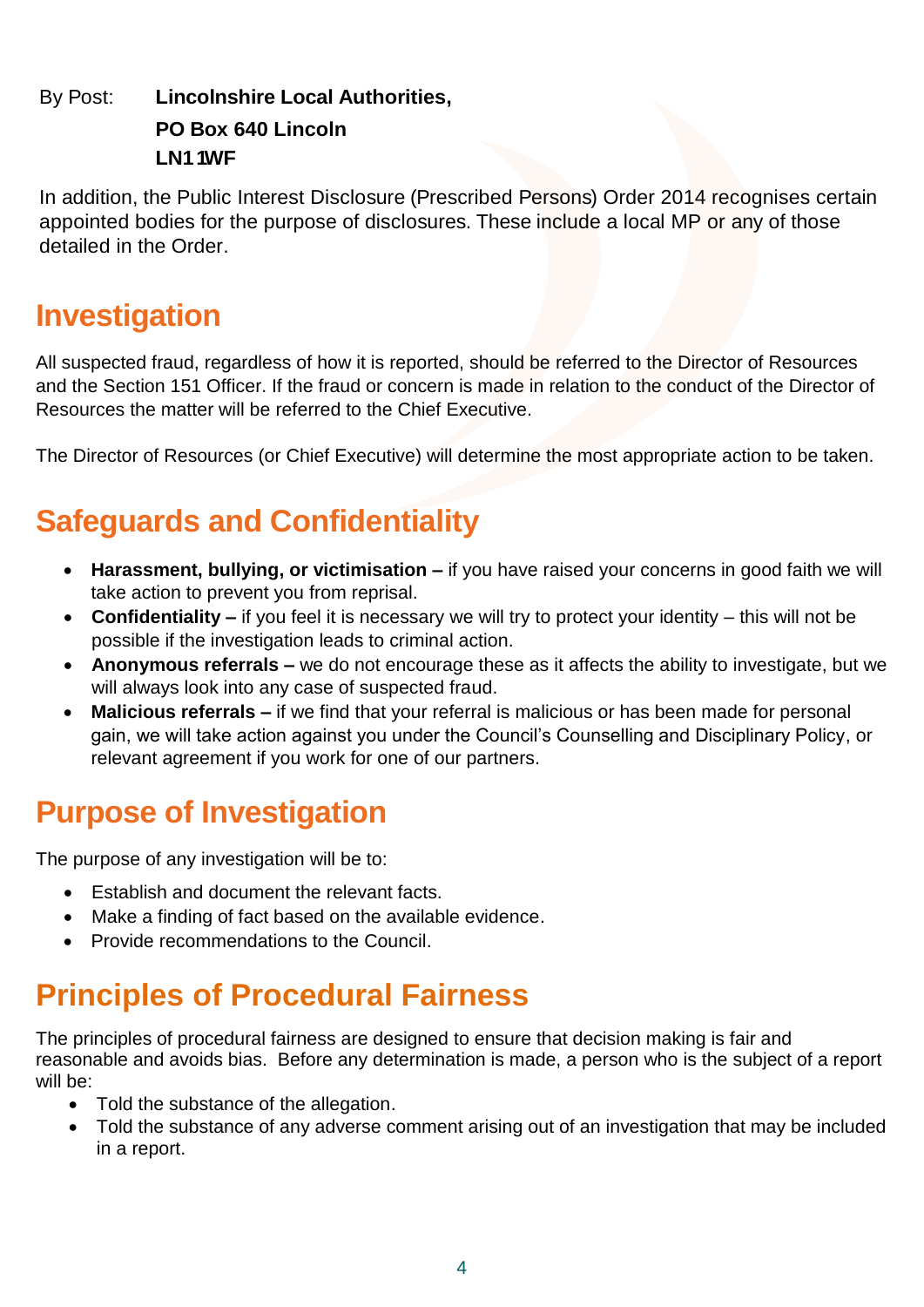Given an opportunity to answer any allegation and respond to any negative findings.

The presumption of innocence will be maintained throughout the investigation unless the allegations are proved to be substantiated.

## **Key Considerations**

The following should be considered prior to the commencement of any investigation:

- If there is any doubt about the Council's ability or authority to gather information appropriate legal advice should be sought.
- There must be appropriate confidentiality to ensure the integrity of the investigation to minimise the impact of the investigation. Prudent handling of materials and information minimises the risk of evidence being contaminated, possible reprisals against any disclosure, prejudice against the subject or prejudgement of the outcomes.
- Evidence gathering during an investigation must be protected so that it will stand up as evidence in a court of law.

#### **Investigation Process**

When advised of an allegation of fraud, the Director of Resources may instruct an appropriate member of the Senior Management Team or an independent person to conduct an investigation to determine:

- The viability of the allegation
- The scope of the investigation
- The identification of all connected or involved with the allegation
- The extent of the loss and impact of the allegation

The investigation process will seek evidence to support the allegation and may include interviewing witnesses and associated parties.

The investigating officer will present the findings of the investigation to the Director of Resources who will determine the most appropriate outcome.

#### **Potential outcomes**

- **Criminal Prosecution –** The Director of Resources, after seeking legal advice, may authorise the referral to the police for investigation.
- **Disciplinary Action –** At the end of the investigation an outcome report will be produced. If this involves an employee and fraud is proven, the likely outcome will be dismissal. If fraud is not proven there may still be matters which need to be considered under the Council's Counselling and Disciplinary Policy.
- **Recovery through Civil or Criminal Proceedings –** The Council will seek to recover all losses subject to legal advice and where it is cost effective to do so. The Council will seek to recover any loss caused by an employee through salary, pension or insurance.